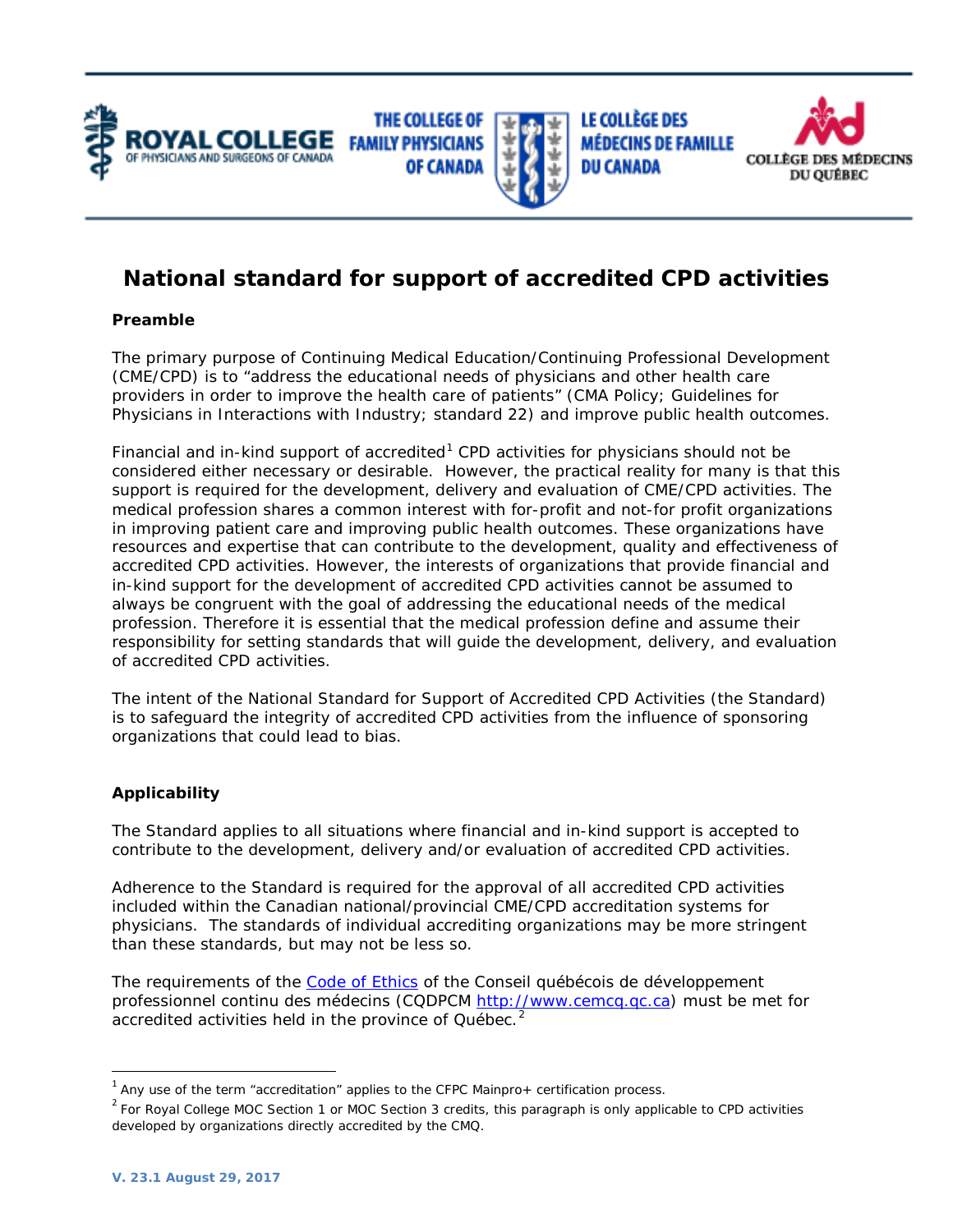Physicians participating in CPD activities should adhere to the Canadian Medical Association's *[Guidelines for Physicians in Interactions with Industry](http://policybase.cma.ca/dbtw-wpd/Policypdf/PD08-01.pdf)*.

# **Acknowledgements**

The Standard was developed by a working group that included members from the College of Family Physicians of Canada (CFPC), Committee on Accreditation of Continuing Medical Education (CACME), Conseil québécois de développement professionnel continu des médecins (CQDPCM), Fédération des médecins spécialistes du Québec (FMSQ) and the Royal College of Physicians and Surgeons of Canada (Royal College).

The authors thank the CPD provider organizations and other stakeholders who provided feedback throughout the development and implementation of the Standard.

# **About this document**

The Standard includes 7 elements and 29 sub-elements across the domains of Independence, Content Development, Conflict of Interest, Receiving Financial and In-Kind Support, Recognizing Financial and In-Kind Support, Managing Commercial Promotion, and Unaccredited CPD Activities.

A Glossary of Terms used is available at the end of this document.

#### **Principles**

The Standard is guided by the following four principles:

#### *Trust*

Accredited CPD activities must be developed, delivered and evaluated in accordance with educational and ethical standards of Canadian national/provincial CME/CPD accreditation systems, and to minimize the potential for bias in learning that supports physicians in their multiple roles with patients, learners, and the health care system.

#### *Transparency*

CPD Providers<sup>[3](#page-1-0)</sup> must disclose to participants information related to the receipt of financial and in-kind support provided by sponsors. Upon request, CPD Providers must report on how financial or in kind support was used.

#### *Accountability*

All CPD provider organizations will be expected to adhere to all elements and sub-elements of the Standard and will be informed by the national/provincial CME/CPD accrediting bodies about the process for monitoring adherence to the Standard. All CPD provider organizations will be invited to consult on any future versions of the Standard.

#### *Fairness*

The implementation and monitoring of the Standard by national/provincial CME/CPD accrediting bodies will be equally applied to all CPD Provider organizations and respectful of the principles of equity, due process, and justice.

<span id="page-1-0"></span><sup>&</sup>lt;sup>3</sup> For Royal College MOC Section 1 or MOC Section 3 credits, CPD provider organizations must always meet the definition of a physician organization. CFPC Mainpro+ two and three-credit-per-hour activities must be developed in collaboration with a physician organization.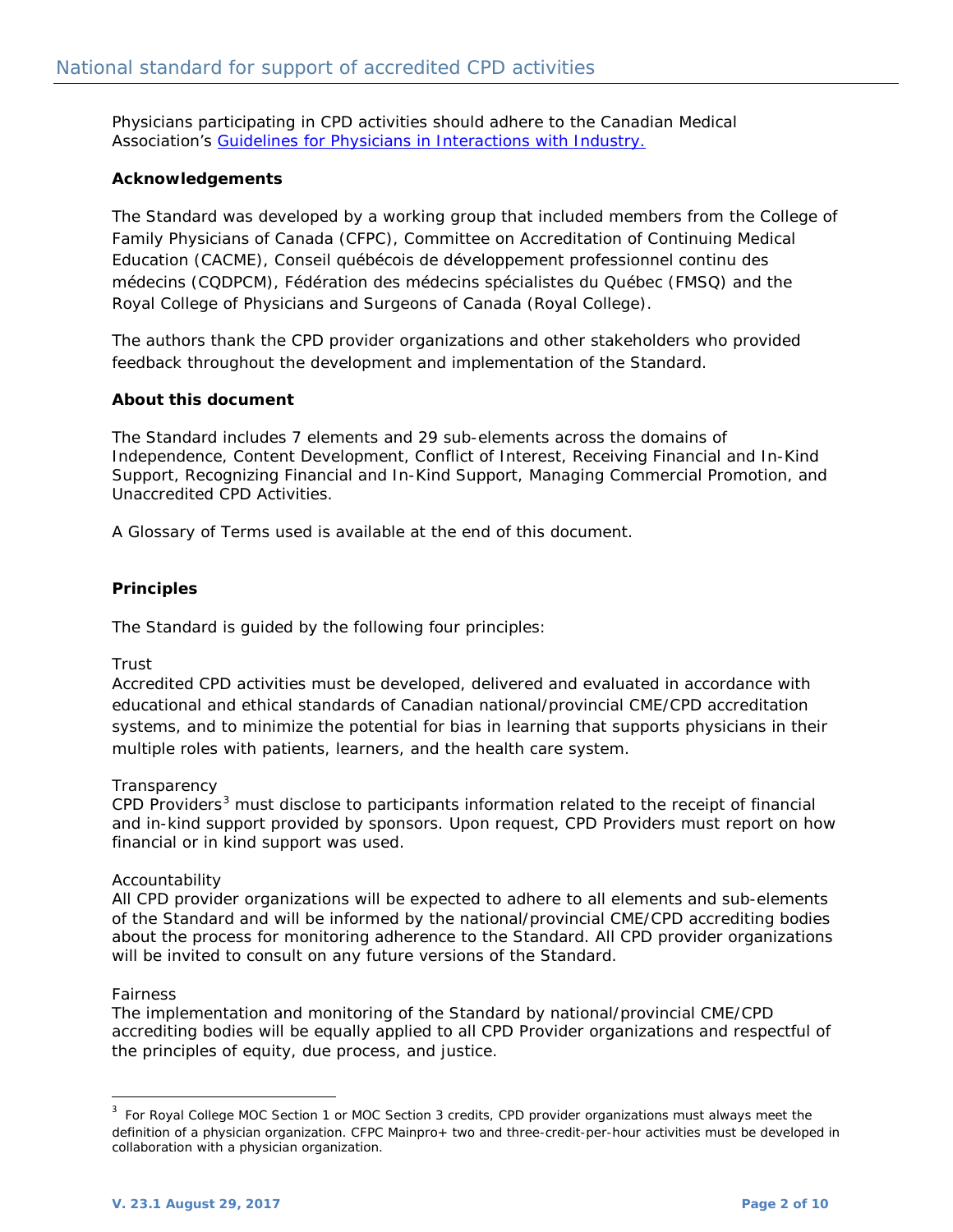# **Element 1: Independence**

This element describes the membership, roles, responsibilities and decision authority of a scientific planning committee.

- 1.1 Every accredited CPD activity must have a scientific planning committee (SPC) that includes representatives of the intended target audience. The SPC is the group responsible for all decisions noted throughout the Standard.
- 1.2 The SPC may consider data or advice from all sources, but must ensure that decision-making related to the following CPD program elements is under its exclusive control:
	- a) Identification of the educational needs of the intended target audience;
	- b) Development of learning objectives;
	- c) Selection of educational methods;
	- d) Selection of speakers, moderators, facilitators and authors;
	- e) Development and delivery of content; and
	- f) Evaluation of outcomes.
- 1.3 Representatives of a sponsor or any organization hired by a sponsor cannot participate in decisions related to CPD program elements a) through f) within 1.2.

#### **Element 2: Content Development**

This element describes the processes and requirements for members of the SPC and speakers to develop content that is responsive to the needs of the intended target audience.

- 2.1 The SPC must have mechanisms in place to support the development of content and/or materials that address the identified educational needs of the intended target audience. Specific interests of any sponsor must have no direct or indirect influence on the content and/or materials of an accredited CPD activity.
- 2.2 A process must be in place to ensure that those responsible for developing or delivering content are informed about:
	- the identified needs of the target audience,
	- the need to ensure that the content and/or materials presented provide (where applicable) a balanced view across all relevant options related to the content area.
	- the intended learning objectives for the activity,
	- ensuring that the description of therapeutic options utilize generic names (or both generic and trade names) and not reflect exclusivity and branding.
- 2.3 The SPC must have a process to collect from participants their assessment of the degree to which the accredited CPD activity:
	- met the stated learning objectives,
	- achieved appropriate balance,
	- was perceived to be biased.
- 2.4 The SPC must have a process in place to deal with instances where CPD activities are not in compliance with the Standard.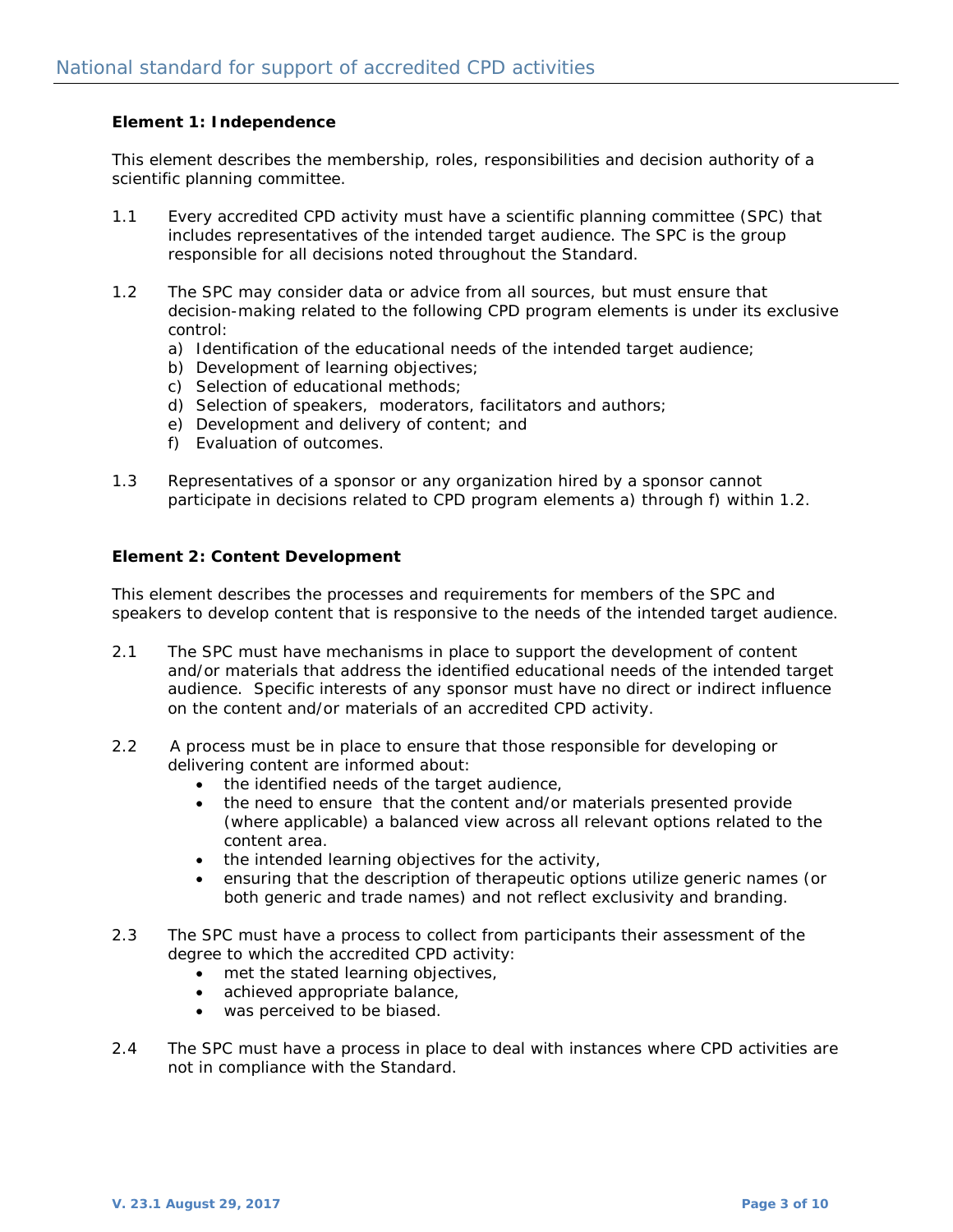### **Element 3: Conflict of interest**

This element describes the processes and requirements for gathering, managing and disclosing conflicts of interest to participants.

- 3.1 All members of the SPC, speakers, moderators, facilitators and authors must provide to the CPD provider organization a written description of all relationships with forprofit and not-for-profit organizations over the previous 2 years including (but not necessarily limited to):
	- a) Any direct financial payments including receipt of honoraria;
	- b) Membership on advisory boards or speakers' bureaus;
	- c) Funded grants or clinical trials;
	- d) Patents on a drug, product or device; and
	- e) All other investments or relationships that could be seen by a reasonable, wellinformed participant as having the potential to influence the content of the educational activity.
- 3.2 The SPC is responsible to review all disclosed financial relationships of speakers, moderators, facilitators and authors in advance of the CPD activity to determine whether action is required to manage potential or real conflicts of interest. The SPC must also have procedures in place to be followed if a conflict of interest comes to its attention prior to or during the CPD activity.
- 3.3 All members of the SPC, speakers, moderators, facilitators, and authors, must disclose to participants their relationships as described in 3.1
- 3.4 Any individual who fails to disclose their relationships as described in 3.1 and 3.3 cannot participate as a member of the SPC, speaker, moderator, facilitator or author of an accredited CPD activity.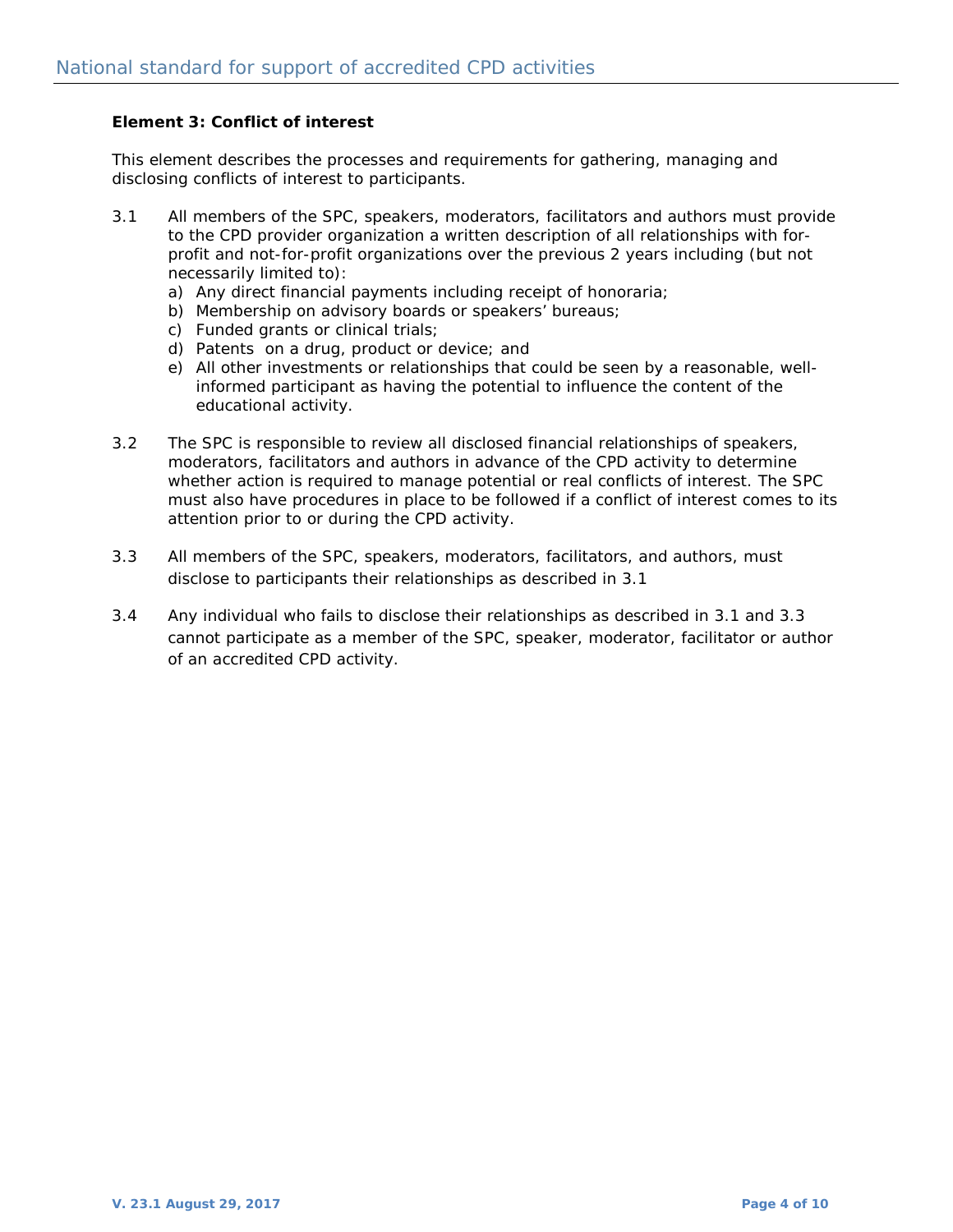## **Element 4: Receiving Financial and in-kind Support**

This element provides a description of the requirements for CPD provider organizations and the SPC in receiving and distributing financial and in-kind support.

- 4.1 The CPD provider organization or SPC is responsible to receive any financial and inkind support for the development of an accredited CPD activity.
- 4.2 The SPC cannot be required to accept advice from a sponsor as a condition of receiving financial and in-kind support. Specific interests of any sponsor must have no direct or indirect influence on any aspect of the development, delivery or evaluation of an accredited CPD activity.
- 4.3 The terms, conditions and purposes by which sponsorship is provided must be documented in a written agreement signed by the CPD provider organization or SPC and the sponsor.
- [4](#page-4-0).4 The CPD provider organization or SPC can assume or delegate to a third party<sup>4</sup> the payment of travel, lodging, legitimate out of pocket expenses and any honoraria offered to members of the SPC, speakers, moderators, facilitators and/or authors. The CPD provider organization or the SPC must approve what payments are delegated and retain overall accountability for these payments.
- 4.5 Participants (who are not members of the SPC, speakers, moderators, facilitators and/or authors) cannot accept payment or subsidies for their travel, lodging or other out of pocket expenses to participate in an accredited CPD activity. This provision does not preclude participants' claiming and receiving compensation from residency programs, employers or provincial CPD support funds, even when activities they attend have received support from these sources.
- 4.6 The travel, lodging or other out of pocket expenses of spouses, partners or other family members of: the SPC, speakers, moderators, facilitators, authors or participants cannot be paid for or subsidized by the CPD provider organization, sponsor or any organization hired by a sponsor.
- 4.7 Social activities associated with CPD activities cannot occur at a time or location that interferes/competes with or takes precedence over accredited CPD activities.
- 4.8 Upon request, CPD Providers must disclose how the financial and in-kind support was used for the accredited CPD activity.
- 4.9 The CPD provider organization or SPC has an obligation to ensure<sup>[5](#page-4-1)</sup> that their interactions with sponsors meet professional and legal standards including the protection of privacy, confidentiality, copyright and contractual law regulations.

<span id="page-4-0"></span> $4$  The CPD provider organization or SPC can never delegate to a commercial interest the payment of travel, lodging, legitimate out of pocket expenses and any honoraria offered to members of the SPC, speakers, moderators, facilitators and/or, authors.

<span id="page-4-1"></span><sup>5</sup> The CPD provider organization or SPC is obligated to implement appropriate policies and procedures to demonstrate that their interactions with sponsors meet these professional and legal standards.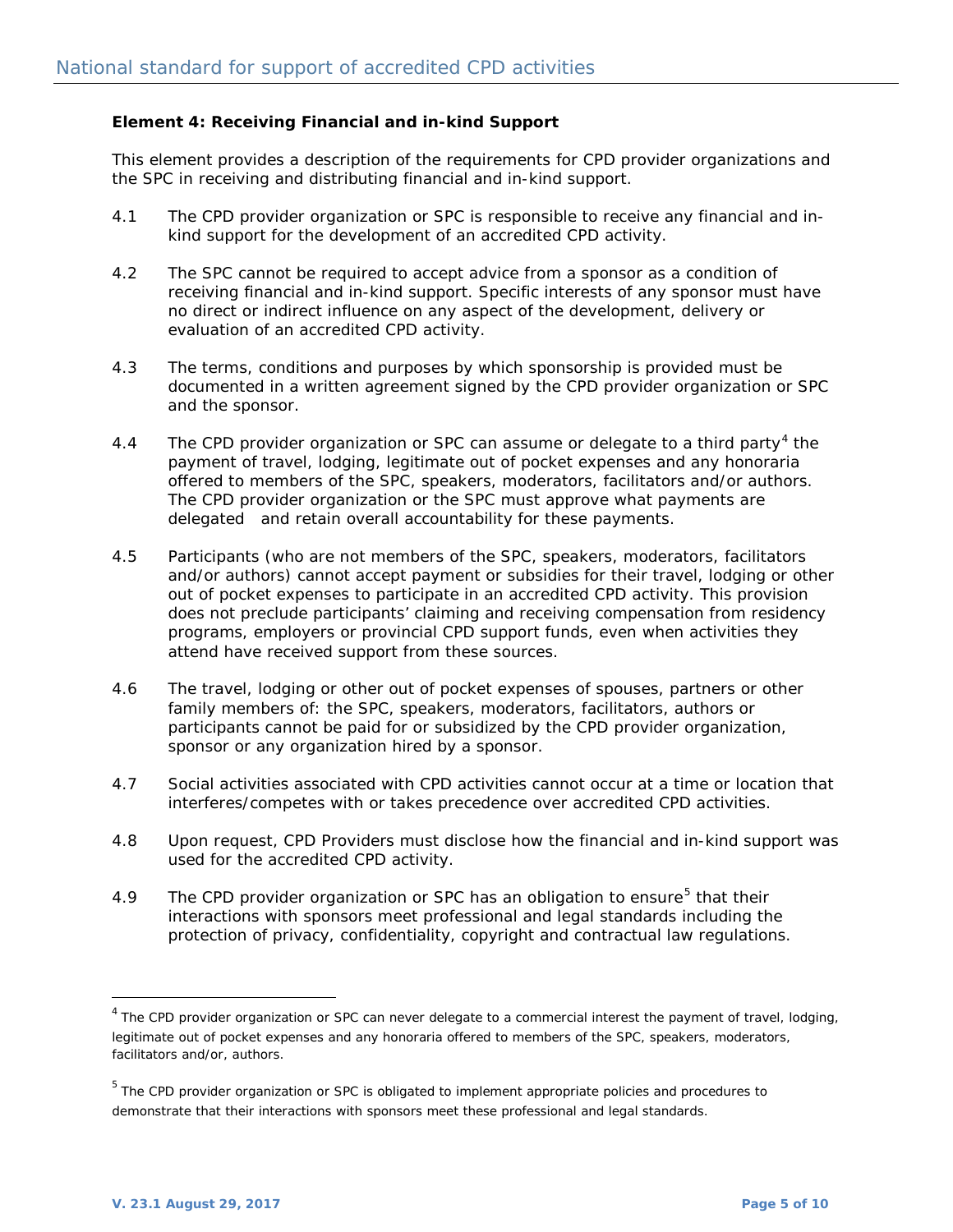# **Element 5: Recognizing Financial and in-kind Support**

This element provides a description of the requirements for CPD provider organizations and the SPC in recognizing financial and in-kind support received from sponsors.

- 5.1 The SPC must recognize and disclose<sup>[6](#page-5-0)</sup> to participants all financial and in-kind support received from sponsors of CPD activities as part of a sponsorship acknowledgement page<sup>[7](#page-5-1)</sup> separate from the educational content.
- 5.2 Beyond the standard acknowledgement statement of financial and in-kind support outlined in 5.1, the linking or alignment of a sponsor's name (or other branding strategies) to a specific educational session or section of an educational program within an accredited group learning activity is prohibited.

#### **Element 6: Managing Commercial Promotion**

This section defines the requirements related to exhibits and the types of materials that can and cannot be displayed.

- 6.1 Product-specific advertising, promotional materials or branding strategies cannot be included on, appear within, or be adjacent to:
	- any educational materials, slides, abstracts and handouts used as part of an accredited CPD activity;
	- activity agendas, programs or calendars of events (preliminary and final);
	- any webpages or electronic media containing educational material.
- 6.2 Product-specific advertising, promotional materials or branding strategies cannot be included on/appear within locations where accredited CPD sessions are occurring (e.g. lecture halls, small group discussion rooms) immediately before, during or immediately after an accredited CPD activity.
- 6.3 Commercial exhibits or advertisements must be arranged in a location that is clearly and completely separated from the accredited CPD activity.
- 6.4 The SPC cannot be required by an exhibitor or advertiser to accept advice concerning the CPD activity development, delivery or evaluation as a condition of their exhibit or advertisement. Specific interests of any exhibitor or advertiser must have no direct or indirect influence on any aspect of the CPD activity development, delivery or evaluation.
- 6.5 Any incentive provided to participants associated with an accredited CPD activity must be approved by the CPD provider organization.

<span id="page-5-0"></span> $6$  Financial and in-kind support received from sponsors of CPD activities are to be acknowledged using the standard acknowledgement statement, as defined by this document.

<span id="page-5-1"></span> $<sup>7</sup>$  The term "page" refers to any program materials containing educational content (such as learning objectives,</sup> schedules of events etc.); educational materials, slides, abstracts, and handouts associated with an accredited CPD activity; any webpages or electronic media containing educational material.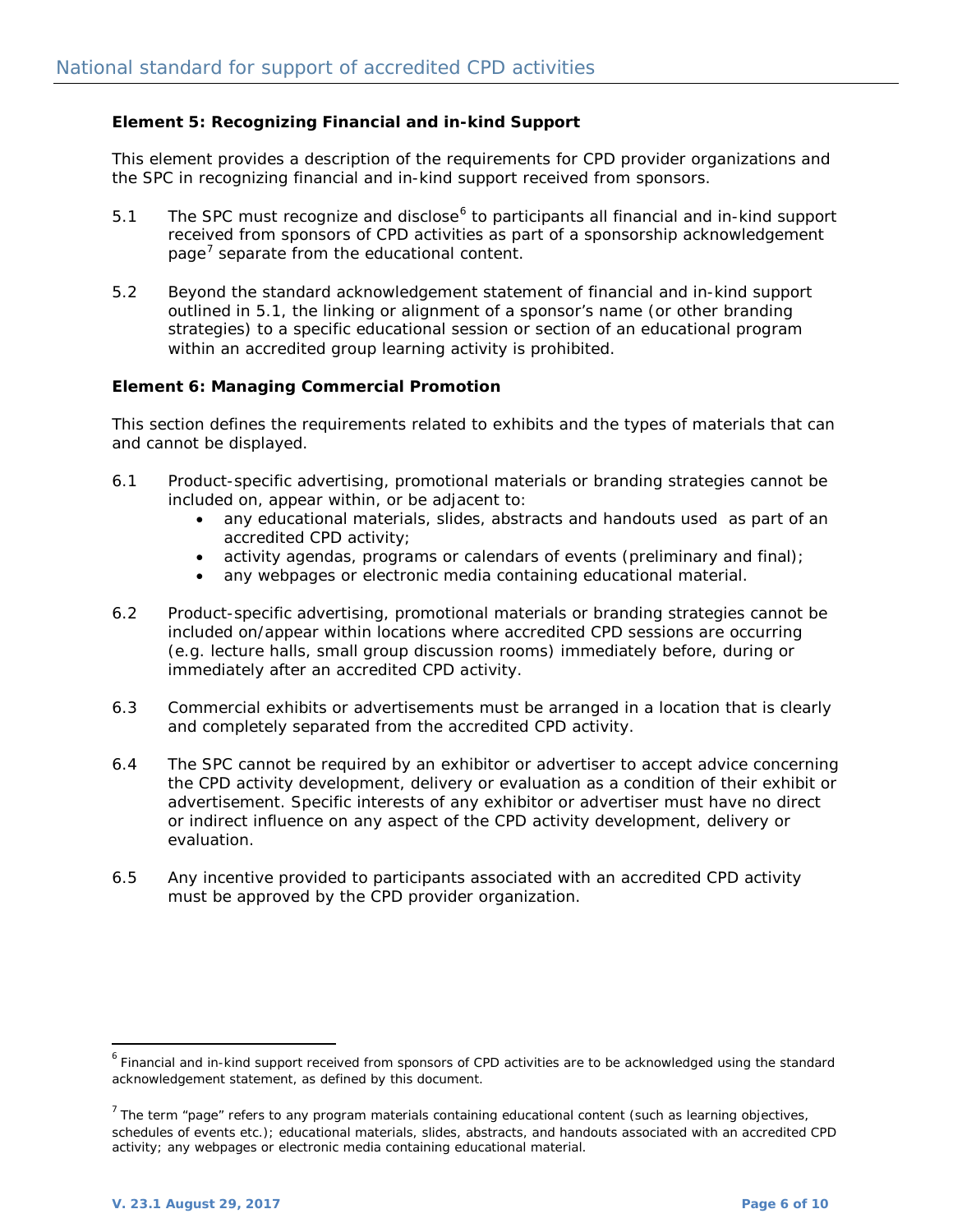# **Element 7: Unaccredited CPD Activities**

This section defines the roles and responsibilities of the SPC in relation to unaccredited CPD activities.

- 7.1 The SPC/CPD provider organization cannot schedule unaccredited CPD activities to take place at times and locations that interfere or compete with accredited CPD activities.
- 7.2 Unaccredited CPD activities cannot be listed or included within activity agendas, programs or calendars of events (preliminary and final).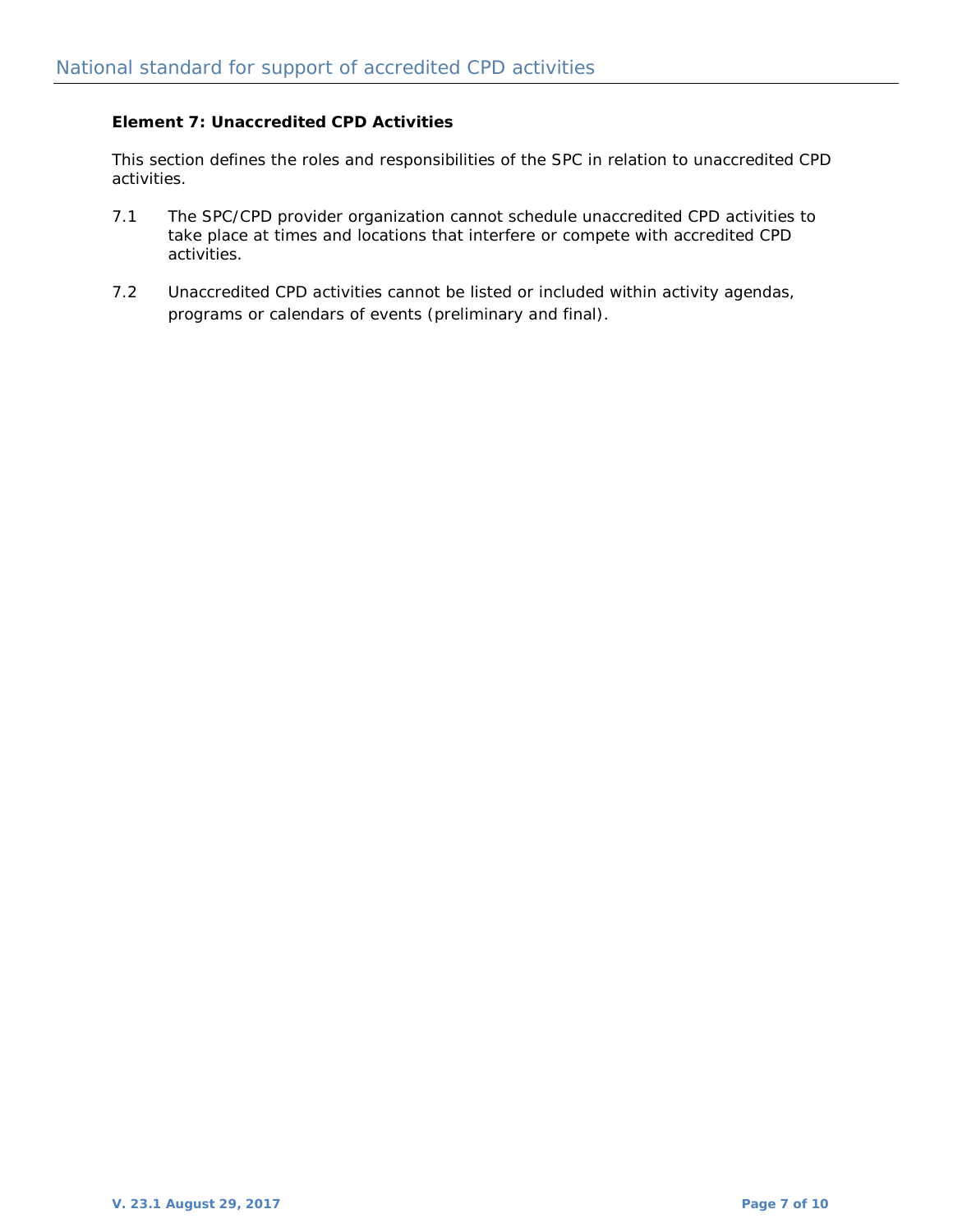# **Glossary of Terms**

| <b>Term</b>                                  | <b>Definition</b>                                                                                                                                                                                                                                                                                                                                                                                |
|----------------------------------------------|--------------------------------------------------------------------------------------------------------------------------------------------------------------------------------------------------------------------------------------------------------------------------------------------------------------------------------------------------------------------------------------------------|
| Accredited CPD activity                      | An educational event that meets the administrative, educational and<br>ethical standards of the Royal College of Physicians and Surgeons of<br>Canada, College of Family Physicians of Canada or Conseil<br>Québécois de Développement Professionnel Continu des Médecins.<br>Accredited CPD activities include group learning, self-learning and<br>assessment, in a live or electronic format. |
| Advertiser                                   | A for-profit organization that shares information about its programs,<br>services and products through space purchased in conjunction with<br>accredited CPD activities or through other venues produced by CPD<br>provider organizations.                                                                                                                                                       |
| Advisory board                               | A group that advises the management of a corporation,<br>organization, or foundation based on their knowledge, experience or<br>expertise                                                                                                                                                                                                                                                        |
| Author                                       | The developer of content within eLearning modules, abstracts,<br>posters, presentation slides or any other written or visual materials<br>provided to participants of an accredited CPD activity.                                                                                                                                                                                                |
| <b>Bias</b>                                  | A predisposition that prevents impartiality or which promotes an<br>unfair, limited, or prejudiced viewpoint.<br>http://www.dictionaryofeducation.co.uk/b/b/blog                                                                                                                                                                                                                                 |
| CPD provider organization                    | An organization that assumes the responsibility and accountability<br>for the development, delivery and evaluation of accredited CPD<br>activities. CPD provider organizations ordinarily meet the definition<br>of a physician organization.                                                                                                                                                    |
| Commercial interest                          | For-profit entities that develop, produce, market, re-sells or<br>distribute drugs, devices, products, or other healthcare goods,<br>services or therapies that may be prescribed to patients or ordered<br>by doctors in the diagnosis, treatment, monitoring, management or<br>palliation of health conditions.                                                                                |
| Conflict of interest                         | A set of conditions in which judgement or decisions concerning a<br>primary interest (example a patients' welfare, the validity of<br>research and/or quality of medical education) is unduly influenced<br>by a secondary interest (personal or organizational benefit including<br>financial gain, academic or career advancement, or other benefits to<br>family, friends, or colleagues).    |
| Continuing medical education<br>(CME)        | Teaching and learning that meets an identifiable need and designed<br>to enhance medical/clinical knowledge, skills, attitudes, performance<br>or health outcomes.                                                                                                                                                                                                                               |
| Continuing professional<br>development (CPD) | CPD extends beyond the scope of traditional CME (defined above)<br>and includes learning activities focused on competencies across the<br>CanMEDS Framework.                                                                                                                                                                                                                                     |
| Exhibitor                                    | An individual or organization having a service contract with a CPD<br>provider organization for displaying and sharing information about<br>their program's services and products in an Exhibit Hall or area<br>separate from the location where accredited learning activity occurs.                                                                                                            |
| Facilitator                                  | One that facilitates; especially: one that helps to bring about an<br>outcome (as learning, productivity, or communication) by providing<br>indirect or unobtrusive assistance, guidance, or supervision.<br>http://www.merriam-webster.com/dictionary/facilitator                                                                                                                               |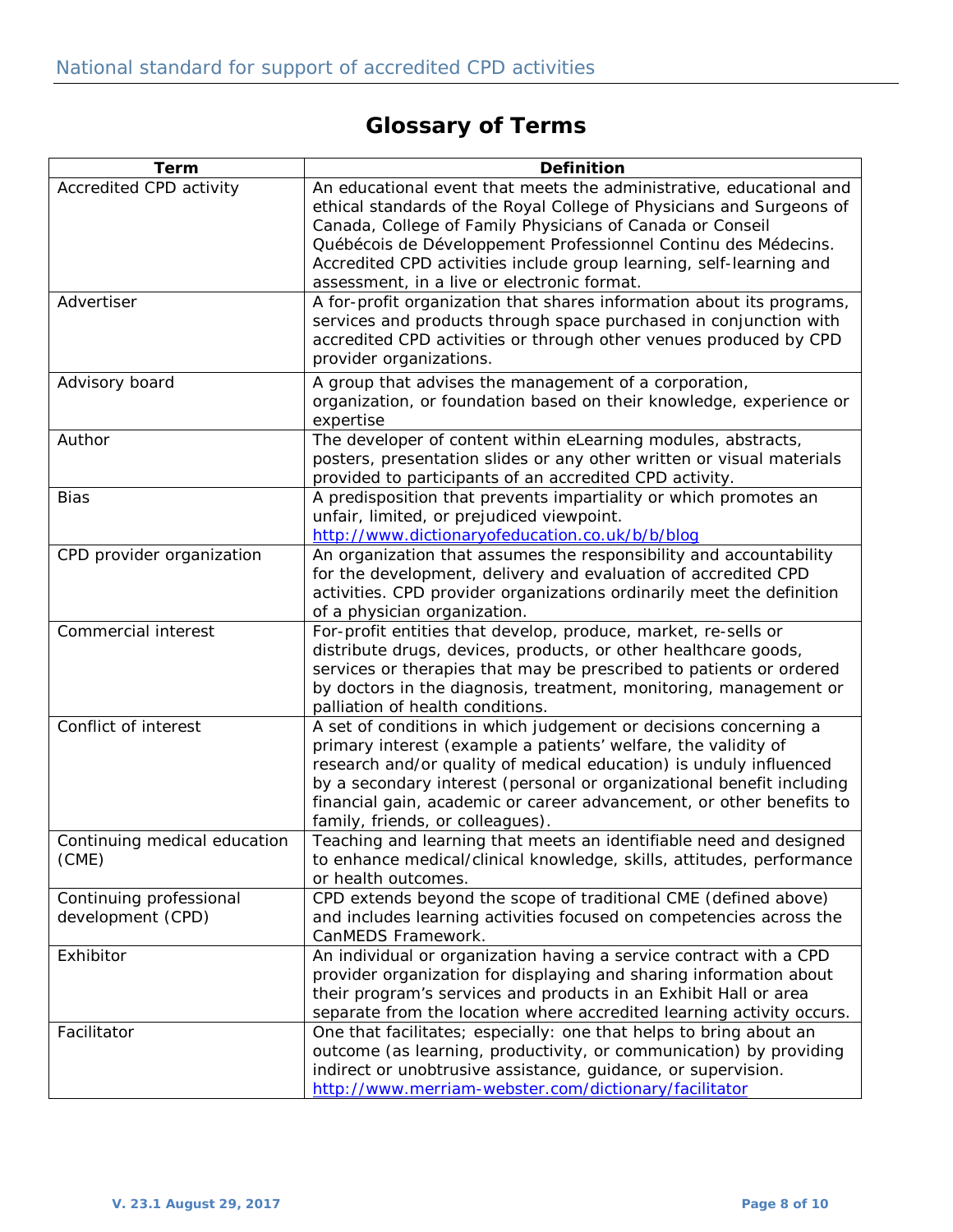| Financial support              | Monetary contributions provided by sponsor for the development,<br>delivery or evaluation of an accredited CPD activity, learning<br>resource or tool.                                                                                                                                                                                                                                                                                                                                                                                                                                                                                                                                                                                                                                                                                                                                                                                                                                                                                                                                                                                                                                                                                                                                                                                                                                                                                                                                                                     |
|--------------------------------|----------------------------------------------------------------------------------------------------------------------------------------------------------------------------------------------------------------------------------------------------------------------------------------------------------------------------------------------------------------------------------------------------------------------------------------------------------------------------------------------------------------------------------------------------------------------------------------------------------------------------------------------------------------------------------------------------------------------------------------------------------------------------------------------------------------------------------------------------------------------------------------------------------------------------------------------------------------------------------------------------------------------------------------------------------------------------------------------------------------------------------------------------------------------------------------------------------------------------------------------------------------------------------------------------------------------------------------------------------------------------------------------------------------------------------------------------------------------------------------------------------------------------|
| Incentive                      | Something that incites or has a tendency to incite to determination<br>or action.<br>http://www.merriam-webster.com/dictionary/incentive                                                                                                                                                                                                                                                                                                                                                                                                                                                                                                                                                                                                                                                                                                                                                                                                                                                                                                                                                                                                                                                                                                                                                                                                                                                                                                                                                                                   |
| In-kind support                | Services or tools or human resources which have a monetary value<br>and are provided to an organization in support of an educational<br>activity.                                                                                                                                                                                                                                                                                                                                                                                                                                                                                                                                                                                                                                                                                                                                                                                                                                                                                                                                                                                                                                                                                                                                                                                                                                                                                                                                                                          |
| Moderator                      | One who presides over an assembly, meeting, or discussion.<br>http://www.merriam-webster.com/dictionary/moderator                                                                                                                                                                                                                                                                                                                                                                                                                                                                                                                                                                                                                                                                                                                                                                                                                                                                                                                                                                                                                                                                                                                                                                                                                                                                                                                                                                                                          |
| Participant                    | Any individual, other than a resource person, who attends or<br>takes part in a CPD activity or program in order to acquire, sustain<br>or enhance his or her knowledge or skills. The term "participant"<br>includes healthcare professionals, residents, students or individuals<br>who are part of the target audience.                                                                                                                                                                                                                                                                                                                                                                                                                                                                                                                                                                                                                                                                                                                                                                                                                                                                                                                                                                                                                                                                                                                                                                                                 |
| Perceived conflict of interest | A perceived conflict of interest is the appearance of a conflict of<br>interest as judged by outside observers regardless of whether an<br>actual conflict of interest exists                                                                                                                                                                                                                                                                                                                                                                                                                                                                                                                                                                                                                                                                                                                                                                                                                                                                                                                                                                                                                                                                                                                                                                                                                                                                                                                                              |
| Physician Organization         | A not-for-profit group of health professionals with a formal<br>governance structure, accountable to and serving, among others, its<br>physician members through:<br>Continuing professional development<br>Provision of health care and/or<br>Research.<br>This definition includes (but is not limited to) the following groups:<br>Faculties of medicine<br>$\bullet$<br>Hospital departments or divisions<br>٠<br>Medical societies<br>$\bullet$<br>Medical associations<br>$\bullet$<br>Medical academies<br>$\bullet$<br>Physician research organizations<br>$\bullet$<br>Physician clinic<br>$\bullet$<br>Health authorities not linked to government agencies<br>$\bullet$<br>Canadian provincial medical regulatory authorities (MRAs)<br>This definition excludes pharmaceutical companies or their advisory<br>groups, medical supply and surgical supply companies,<br>communication companies or other for-profit organizations and<br>ventures/activities.<br>Types of organizations that are not considered physician<br>organizations:<br>Disease-oriented patient advocacy organizations (e.g.<br>$\bullet$<br>Canadian Diabetes Association).<br>Government departments or agencies (e.g. Health Canada,<br>$\bullet$<br>Public Health Agency of Canada).<br>Industry (e.g. pharmaceutical companies, medical device<br>$\bullet$<br>companies, etc.).<br>Medical education or communications (MEC) companies (e.g.<br>$\bullet$<br>CME Inc.).<br>For-profit' on-line educators, publishing companies or |
|                                | simulation companies (e.g. Medscape, CAE).<br>Small number of physicians working together solely and                                                                                                                                                                                                                                                                                                                                                                                                                                                                                                                                                                                                                                                                                                                                                                                                                                                                                                                                                                                                                                                                                                                                                                                                                                                                                                                                                                                                                       |